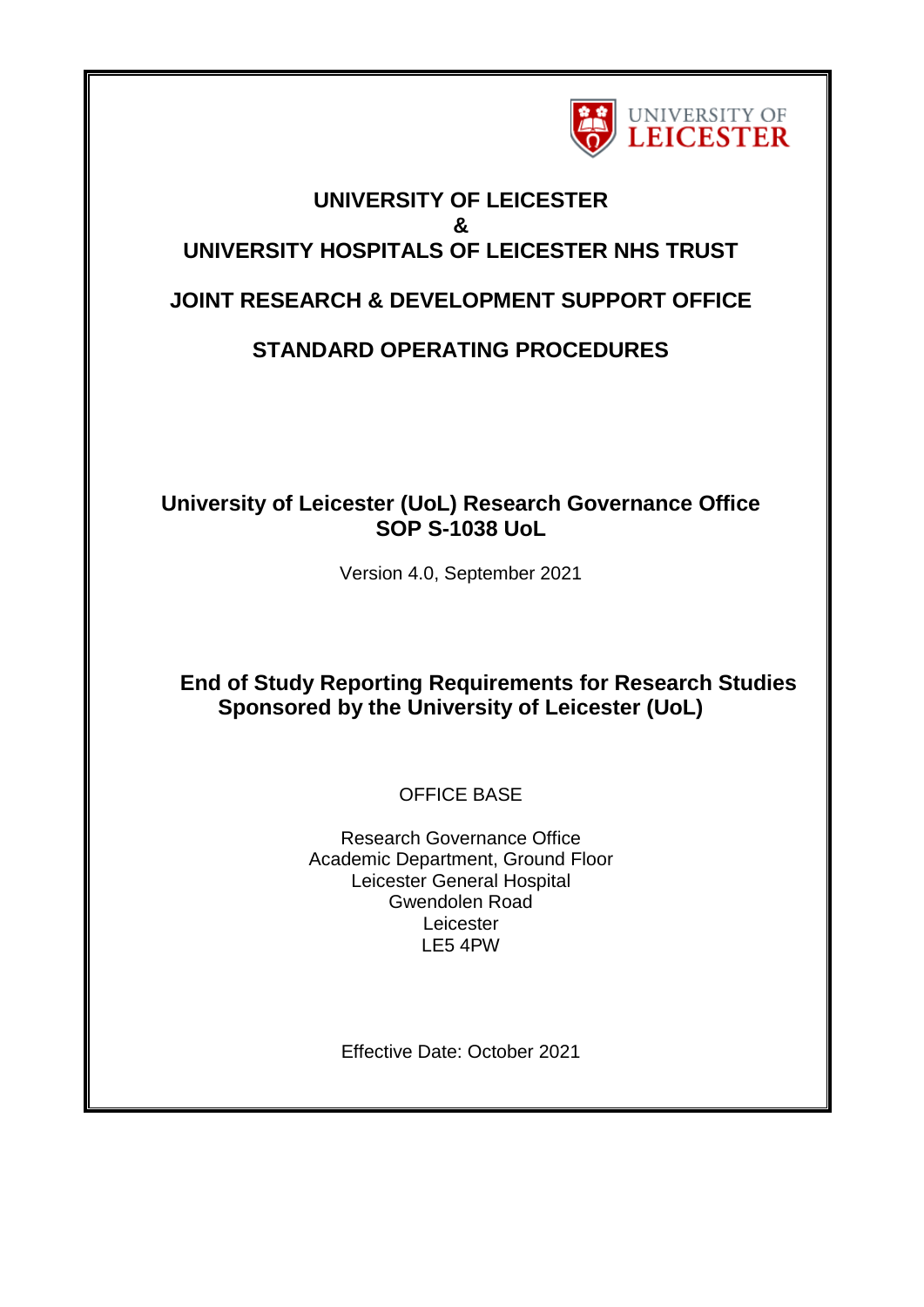

#### **1. INTRODUCTION**

This Standard Operating Procedure (SOP) describes the processes required at the end of a research study. There are reporting obligations in addition to ensuring transparency of research study data.

There is an expectation that clinical study data be published including a summary of results on a publically accessible register. In addition, there are regulatory requirements to submit final study reports to the Sponsor, REC, HRA and the MHRA as appropriate.

#### **2. SCOPE**

This SOP applies to all research studies that are sponsored by the University of Leicester (UoL).

#### **3. DEFINITION**

The reporting requirements are triggered from the date of the end of the study which should be defined in the protocol and the IRAS form.

#### **4. END OF STUDY NOTIFICATION**

The Sponsor will notify the Chief Investigator or their delegate of the requirement to and deadline for submitting the relevant End of Study Report. It is the responsibility of the CI to complete the appropriate forms and submit these to the Sponsor and the relevant regulatory authorities.

The HRA website should be consulted for full guidance on End of Study reporting: [https://www.hra.nhs.uk/approvals-amendments/managing-your-approval/ending-your](https://www.hra.nhs.uk/approvals-amendments/managing-your-approval/ending-your-project/)[project/](https://www.hra.nhs.uk/approvals-amendments/managing-your-approval/ending-your-project/)

#### **4.1 Notification to the REC**

There are separate forms for use in [clinical trials of investigational medicinal products](http://www.hra.nhs.uk/resources/end-of-study-notification-clinical-trials-of-investigational-medicinal-products-ctimps-eudract-form/)  [\(CTIMPs\)](http://www.hra.nhs.uk/resources/end-of-study-notification-clinical-trials-of-investigational-medicinal-products-ctimps-eudract-form/) and [all other research.](http://www.hra.nhs.uk/resources/end-of-study-notification-studies-other-than-clinical-trials-of-investigational-medicinal-products/) The appropriate form should be sent within 90 days of the end of the study. The Sponsor does not have a separate form to complete. The forms published on the HRA website should be used.

#### **4.2 Declaration of the End of a Clinical Trial of an Investigational Medicinal Product to MHRA**

A 'Declaration of the end of a Clinical Trial' form should be sent to the MHRA within 90 days of the end of the study. Once the declaration of the end of a clinical trial form has been received by the MHRA, only the end of trial study report will be accepted. After this stage it is not possible to submit any further amendments to the trial.

The Sponsor will issue an End of Study Declaration acknowledgement email which must be retained in the Trial Master File.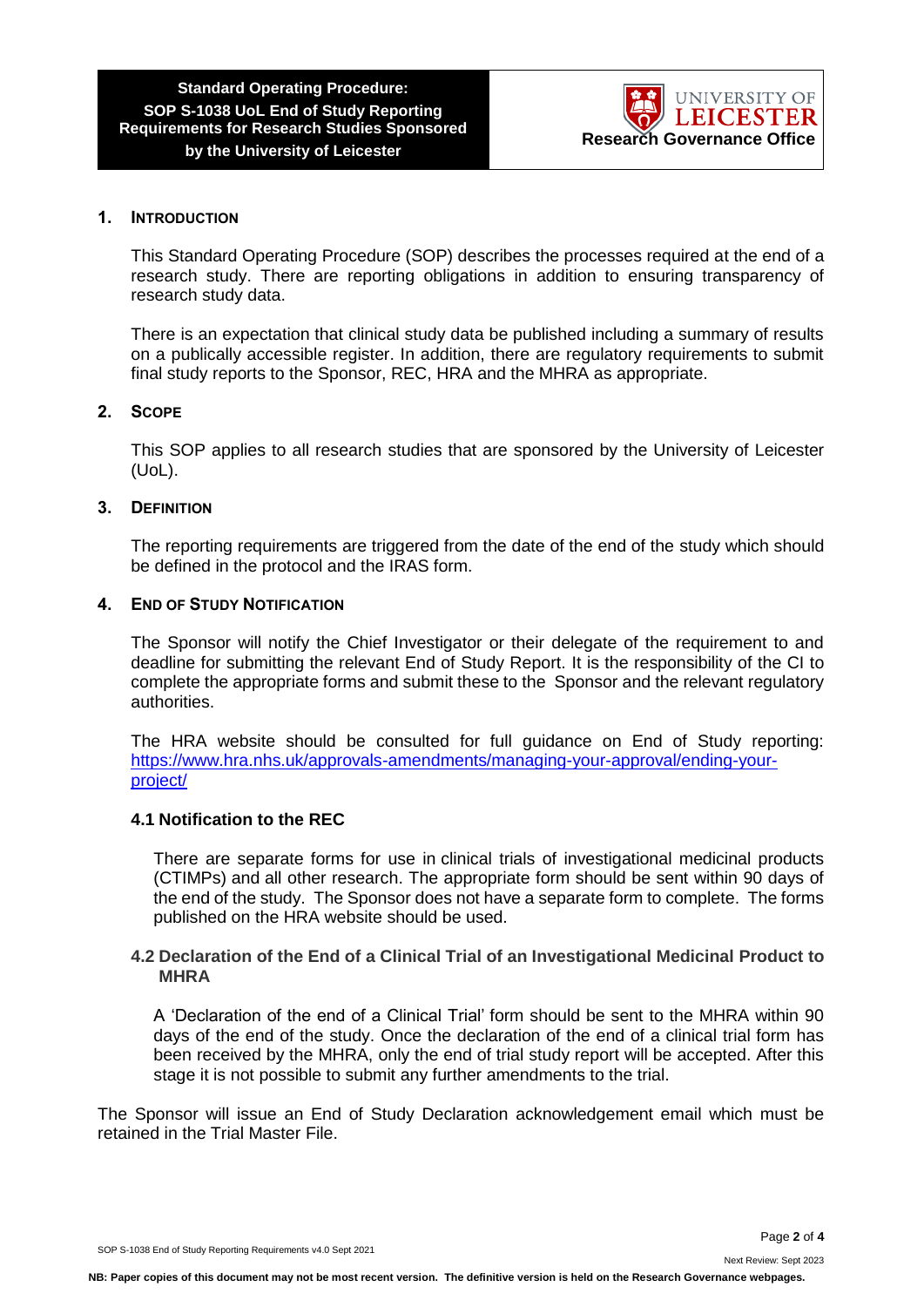### **5. EARLY TERMINATION OR ABANDONED STUDIES**

If a study is terminated early for any reason, including lack of recruitment or lack of funding, the Sponsor must notify the REC, HRA and the MHRA (as appropriate) within 15 days of the date of termination with an explanation of the reasons for the early termination. Where it is necessary to seek ethical review of related actions such as informing subjects and arranging continuing care and follow up outside the study, a notice of substantial amendment could be submitted alongside the declaration of early termination.

If a study is abandoned prior to commencement the CI or Sponsor should notify the main REC, HRA and MHRA as appropriate in writing, outlining the reasons for abandoning the study.

### **6. FINAL REPORT ON THE RESEARCH**

A summary of the final research report should be sent to the REC, HRA and MHRA for CTIMPs, within 12 months of the end date as declared in the End of Study Declaration Form. Production of the report is the responsibility of the CI who should submit it on completion to the Sponsor and the relevant regulatory authorities. The Sponsor will issue a Final Report acknowledgement email which must be retained in the Trial Master File.

The HRA website should be consulted for full guidance on the final report requirements and submission of the final report form: [https://www.hra.nhs.uk/approvals](https://www.hra.nhs.uk/approvals-amendments/managing-your-approval/ending-your-project/)[amendments/managing-your-approval/ending-your-project/](https://www.hra.nhs.uk/approvals-amendments/managing-your-approval/ending-your-project/)

#### **7. PARTICIPANTS AT THE END OF STUDY**

At the end of the research study it is expected that all commitments made to the participants as described in the IRAS application, the protocol and the Patient Information Leaflet will be fulfilled. This may include care after research and/or providing information about the outcome of a study.

#### **8. PUBLICATION AND DISSEMINATION**

Researchers and Sponsors are expected to ensure, as a minimum that research is registered and summary results are published on a suitable publicly-accessible register. Reference to the IRAS ID number should be made in publications and reports to allow tracking of transparency commitments made to the funder and REC /HRA.

The HRA website should be consulted for full guidance on the publication of research findings: [https://www.hra.nhs.uk/planning-and-improving-research/best-practice/publication](https://www.hra.nhs.uk/planning-and-improving-research/best-practice/publication-and-dissemination-research-findings/)[and-dissemination-research-findings/](https://www.hra.nhs.uk/planning-and-improving-research/best-practice/publication-and-dissemination-research-findings/)

### **9. RESPONSIBILITIES**

| Responsibility Undertaken by |           |                | Activity                                                                                                                                                               |
|------------------------------|-----------|----------------|------------------------------------------------------------------------------------------------------------------------------------------------------------------------|
|                              | <b>CI</b> | CI or delegate | Complete End of Study Notification form and submit to<br>Research Governance Office (All studies)                                                                      |
| າ                            | CI        | CI or delegate | Complete Declaration of the end of a Clinical Trial Form if<br>applicable (CTIMPs) and submit to Research Governance<br>Office.                                        |
| 3                            | CI        | CI or delegate | Submit End of Study Notification forms and Declaration<br>of the end of a Clinical Trial Forms to the REC and<br>MHRA respectively within 90 days of the end of study. |

**NB: Paper copies of this document may not be most recent version. The definitive version is held on the Research Governance webpages.**